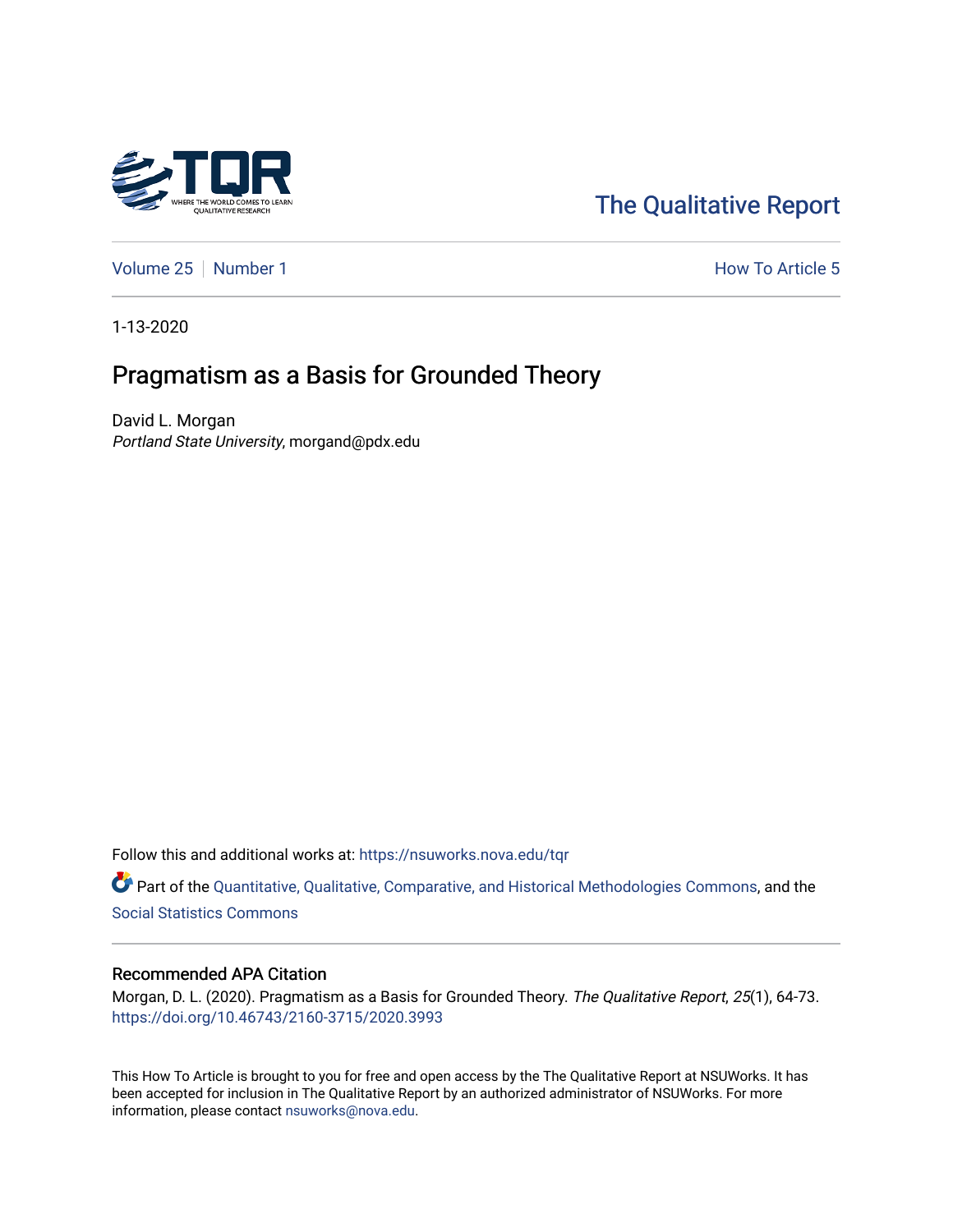

# Pragmatism as a Basis for Grounded Theory

## Abstract

Recently, there have been calls for renewed attention to the roots of Grounded Theory in pragmatism, and this article continues that effort at both the theoretical and the procedural level. From a theoretical perspective, it counters the claim that pragmatism is compatible with a relativist epistemology, as claimed by advocates of Constructivist Grounded Theory, and argues instead for a cyclical process of inquiry that moves from beliefs to actions to consequences. At the procedural level, the article demonstrates four concrete principles so that pragmatism: replaces induction with abduction; emphasizes the importance of prior beliefs as starting points; treats theoretical sampling as action following earlier inquiry; and, justifies the importance of verification in developing theory. Overall, it demonstrates the value of pursuing a more fully pragmatic version of Grounded Theory.

## Keywords

Grounded Theory, Pragmatism

### Creative Commons License



This work is licensed under a [Creative Commons Attribution-Noncommercial-Share Alike 4.0 International](https://creativecommons.org/licenses/by-nc-sa/4.0/)  [License](https://creativecommons.org/licenses/by-nc-sa/4.0/).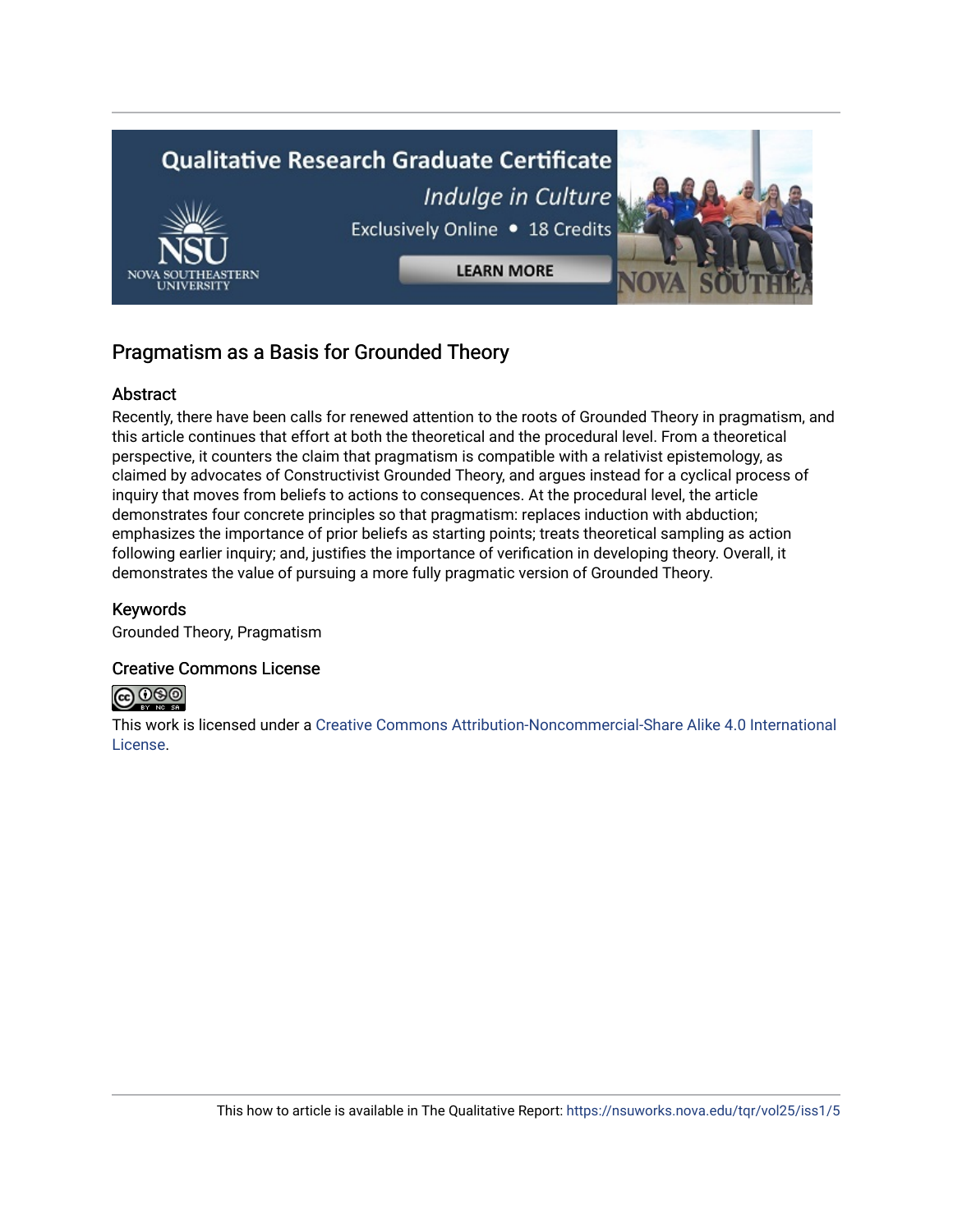

# **Pragmatism as a Basis for Grounded Theory**

David L. Morgan Portland State University, Oregon, USA

*Recently, there have been calls for renewed attention to the roots of Grounded Theory in pragmatism, and this article continues that effort at both the theoretical and the procedural level. From a theoretical perspective, it counters the claim that pragmatism is compatible with a relativist epistemology, as claimed by advocates of Constructivist Grounded Theory, and argues instead for a cyclical process of inquiry that moves from beliefs to actions to consequences. At the procedural level, the article demonstrates four concrete principles so that pragmatism: replaces induction with abduction; emphasizes the importance of prior beliefs as starting points; treats theoretical sampling as action following earlier inquiry; and, justifies the importance of verification in developing theory. Overall, it demonstrates the value of pursuing a more fully pragmatic version of Grounded Theory. Keywords: Grounded Theory, Pragmatism*

#### **Background**

Although pragmatism has begun to receive attention in Grounded Theory (e.g., Bryant, 2009, 2017; Charmaz, 2014; Reichertz, 2010, 2019; Strübing, 2007), it still remains at best a minor voice in this research tradition. I will pursue two reasons for the further examination of pragmatism as it applies to Grounded Theory (GT). The first is to increase the visibility of pragmatism as a philosophical basis for GT. Even though Corbin and Strauss (2008) devoted the introduction to the third edition of *Basics of Qualitative Research* to establishing GT's pragmatist roots, there is still too little recognition of the important role that pragmatism plays in most versions of GT. This is ironic, given the prominence of pragmatism in other research areas, such as mixed methods (Biesta, 2010; Johnson & Onwuegbuzie, 2004; Morgan, 2007).

The second reason for highlighting the contribution of pragmatism in GT is to expand the range of those contributions. To date, most of the discussion of pragmatism in GT is devoted to using the concept of *abduction* as a replacement for induction. This article will continue the argument GT can benefit by emphasizing abduction, at the same time that it also has much to gain by moving beyond abduction and rooting itself more deeply in a pragmatist concept of inquiry.

My own interests in GT go back to using it as the basis for my dissertation (Morgan, 1982). Since then, I have emphasized it in my graduate seminars on qualitative methods. My concentration on pragmatism is considerably more recent, based on its application to mixed methods (Morgan, 2007) and to social science research more generally (Morgan, 2014). This paper represents the intersections of those two lines of interest.

#### **The Philosophical Benefits of Relying on Pragmatism**

#### **Beyond Realism and Relativism**

One of the chief advantages that pragmatism offers to GT is an alternative to realism and relativism as philosophical bases for research. This is particularly important for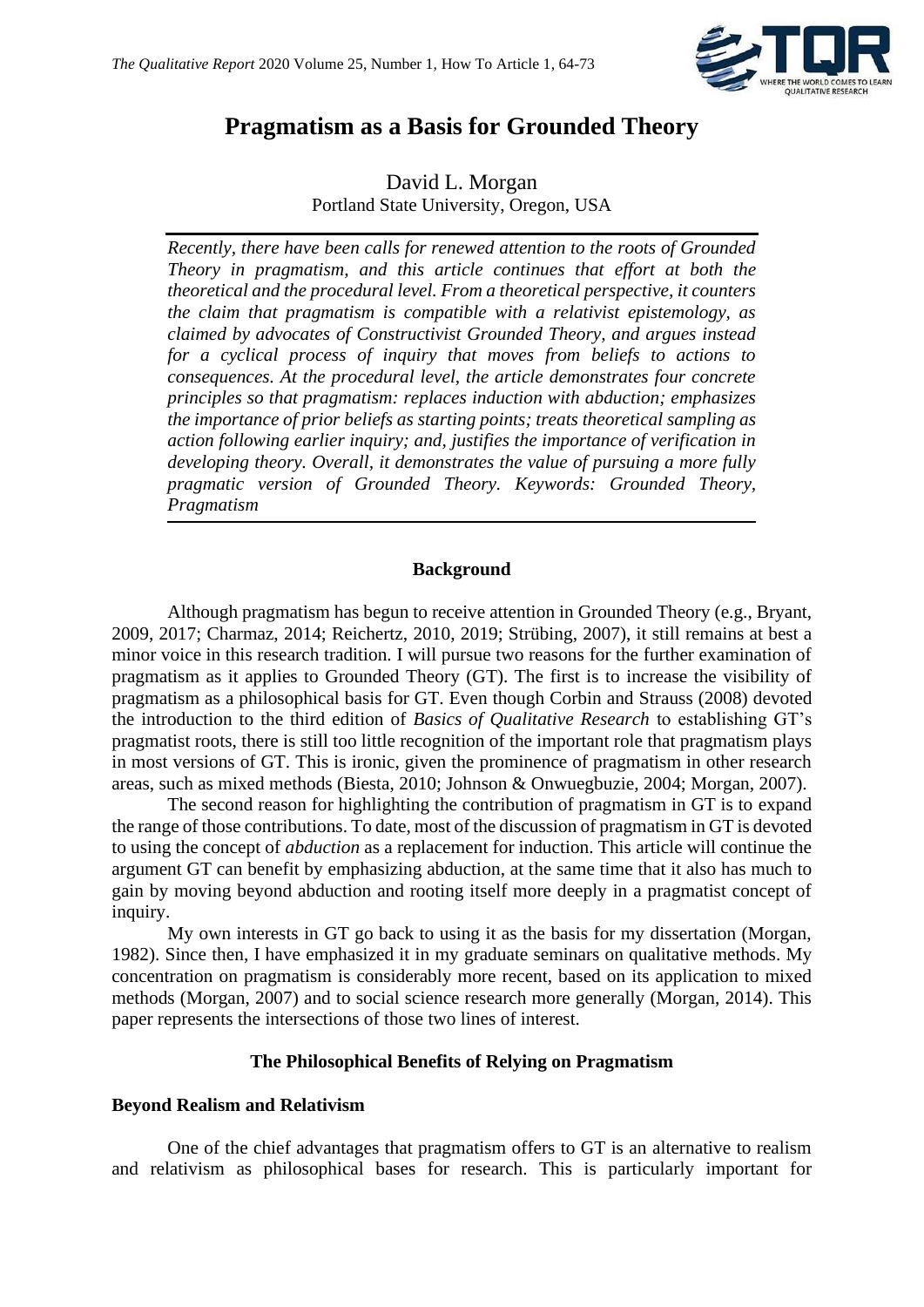Constructivist Grounded Theory in which it is common to assume that a constructivist stance inherently requires an acceptance of relativism since any other choice would require an approval of realism. Thus, the second edition of Charmaz's (2014) textbook, *Constructing Grounded Theory*, continues to rely on relativism as an underlying paradigm for her version of GT. This connection between constructivism and relativism is particularly evident in the work of Guba, who flatly asserts that "constructivists are relativists" (1990, p. 18), and "if there are always many interpretations that can be made in any inquiry and if there is no foundational process by which the ultimate truth or falsity of these social constructions can be determined, there is no alternative but to take a position of relativism" (1990, p. 26).

Charmaz (2009) summarizes her approach to Constructivist GT as having "pragmatist roots and relativist epistemology" (cf. Charmaz, Thornberg, & Keane, 2017). Unfortunately, this attempt at joining pragmatism and relativism conflicts strongly with classical pragmatism, which has no place for what Dewey (1941) called the "epistemological industry." Pragmatism refuses to locate itself in a traditional epistemological space and instead replaces the metaphysical dualism of realism and relativism with an entirely different worldview, which emphasizes the linkage between beliefs and action. Rather than arguing about whether something is true or not, pragmatists focus on the consequences of acting on a set of beliefs. In particular, Dewey's (1941) philosophy of knowledge replaces concerns about truth with the concept of *warranted assertions*, meaning that a belief has been put to the test through action. Overall, Starr (2007) offers a useful summary of this issue by saying that pragmatism is "orthogonal" (i.e., unrelated) to both realism and relativism.

Pragmatism also speaks to conceptions such as multiple realities. For pragmatists such as Dewey (1922), questions about the existence of reality only obscure the essential importance of experience by saddling it with unnecessary ontological baggage. Instead, it is the nature of experience itself that matters, and references to multiple realities only add an unnecessary element of complexity. Pragmatists recognize that no two people will ever have the same set of beliefs, because everyone has a unique set of experiences. Instead, the key issue is the range of joint actions in which people can engage, given the extent of their shared beliefs (Blumer, 1969). This emphasis on the ability to share experiences is very different from the relativist debate over whether every person has their own unique truth, let alone whether all such truths are equally valid. Just as an individual must put their preconceived beliefs to the test, so too must pairs of people or groups or communities.

#### **Research as Pragmatic Inquiry**

The key linkage between pragmatism and GT is through Anselm Strauss, but his acknowledgment of this linkage was late in coming. So, Bryant (2009) found it curious that Strauss readily acknowledged the importance of pragmatism for his theoretic work (e.g., Strauss, 1993), but did not give attention to it in his work on GT. This changed with the introduction to the third edition of *Basics of Qualitative Research* (Corbin & Strauss, 2008) which was originally written by Strauss for inclusion in the second edition ten years earlier. Here Strauss explicitly acknowledges his debt to Dewey's action-oriented theory of knowledge, with its centrality of prior experience in guiding future practice.

Within Dewey's work, the concept of inquiry is especially relevant (1933, 1938). For Dewey, inquiry is a five-phase process (Biesta, 2010; Morgan, 2014; Strubing, 2017), that can be summarized as follows:

- 1. The inquirer encounters a problematic situation that cannot be explained by prior experience.
- 2. The inquirer reflects on and defines the nature of the problem.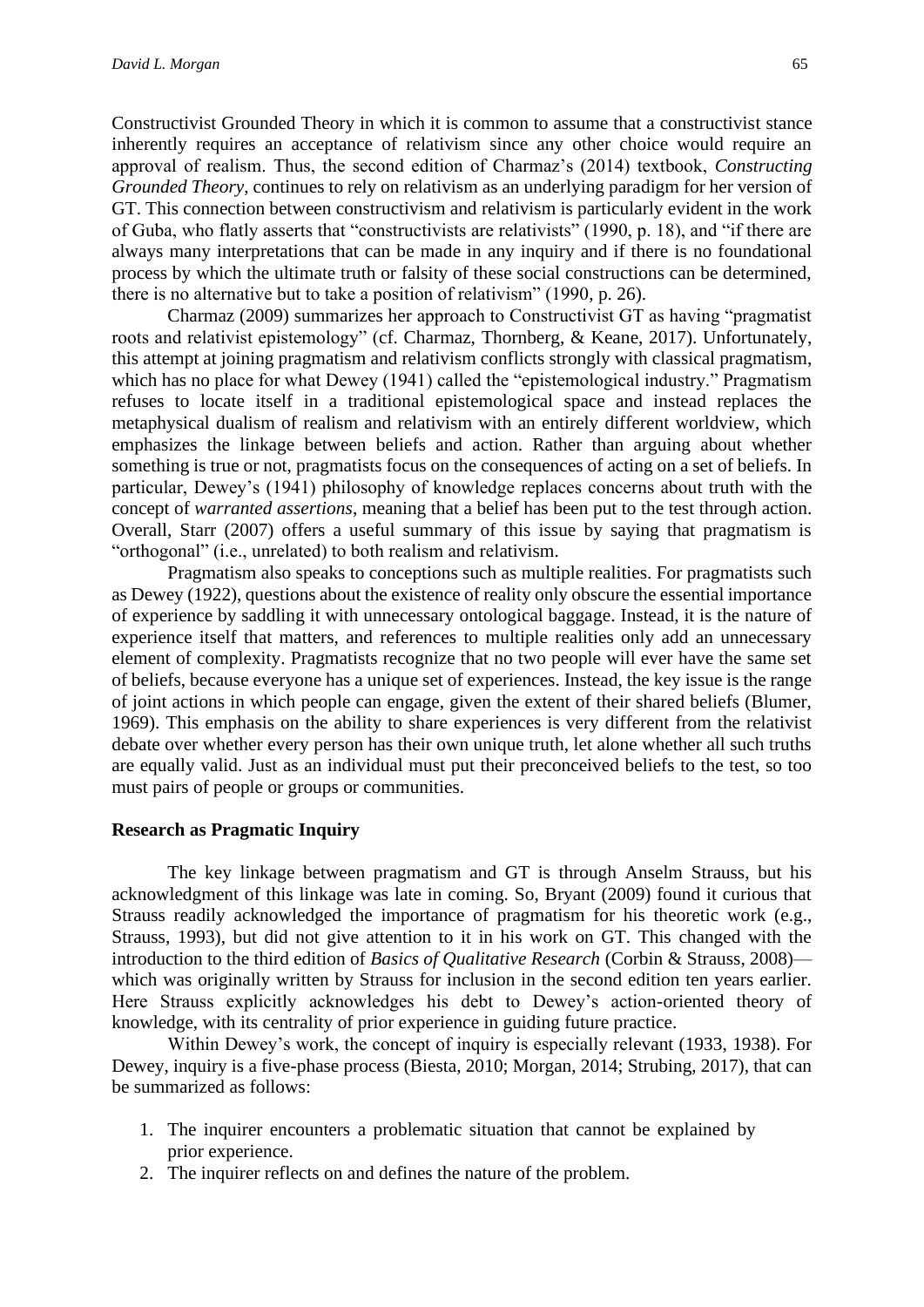- 3. The inquirer searches for potential solutions that could resolve the problem.
- 4. The inquirer reflects on the likely consequences of putting potential solutions into action.
- 5. The inquirer takes action to test what appears to be the best solution for resolving the problem.

Dewey's concept of inquiry involves a dual process of reflection, first on the nature of the problem itself, and then on the likely consequences of acting on the potential solution. This points to the importance of prior beliefs in this system because they are crucial for both the perception of the problem itself and the evaluation of the actions that might resolve the problem. Without such preconceptions, inquiry is impossible, and the world reverts to William James' 1890 description of the infant's experience as "blooming, buzzing confusion" (p. 462). Ultimately, however, the point of inquiry is to convert those reflections into action.

Once action takes place, this leads to an interpretation of the outcome of that action, creating a cycle that leads from existing beliefs through actions and consequences to revised beliefs (Morgan, 2014). Figure 1 expands Dewey's initial process of inquiry to show this sequence of connections between beliefs, actions, and consequences. In this point of view, all action both arises from prior beliefs and produces a set of consequences. Interpreting those consequences leads to revised beliefs, which generates new actions, which produce further consequences, and so on. The ultimate issue is thus not the truth or falsity of a belief but rather the consequences of acting upon that belief.



Figure 1: Pragmatism connects actions with beliefs and consequences.

Dewey (1933) treated inquiry as a general aspect of human experience that people use whenever their habitual forms of behavior are not sufficient to deal with a problematic situation. In addition, he argued that formal research is simply a more careful and self-aware refinement of inquiry as a common form of human experience. In Dewey's system, a specific inquiry must be tailored to both the nature of the original question and the range of actions that could possibly be taken in response. For example, within the social sciences, quantitative and qualitative research each pose different ways of formulating questions and different ways of acting in response to those questions. At a next level of specificity, GT is a version of qualitative research as a form of Deweyan/pragmatic inquiry. And more specifically still, within GT, techniques such as the alternation of data collection and data analysis are tools for pursuing inquiry. The next section presents four ways in which pragmatic inquiry can contribute to GT.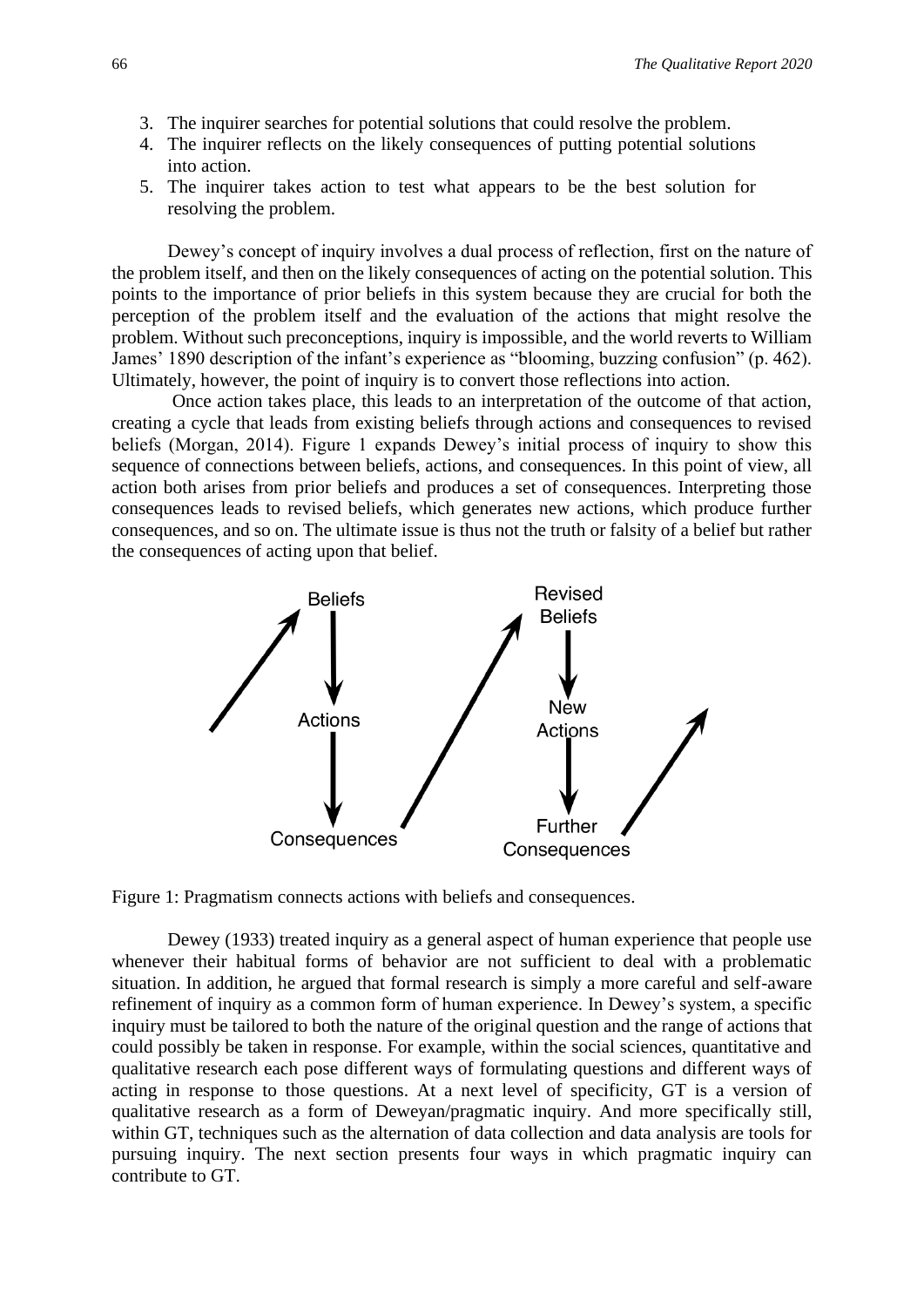#### **Pragmatic Inquiry Applied to Grounded Theory**

Among the four contributions of pragmatism to GT considered here, the first and currently best developed, is the replacement of induction with abduction as the logic of GT. The second is the ongoing debate about the role of prior beliefs in GT. The third concerns the nature of theoretical sampling. Finally, there is what has become known the issue of *verification* in GT.

#### **Pragmatism Replaces Induction with Abduction**

Abduction is a form of reasoning that generates hypotheses that can account for observations. As such, abduction is particularly useful for creating potential resolutions to problematic situations. Pragmatism's reliance on abduction derives from the work of Charles S. Peirce (1903), who contrasted abduction with induction. For Peirce, induction is a form of logic based on the expectation that one's prior observations will be repeated in the future, and what distinguishes abduction is the production of new insights through the creation of a hypothesis that offers an explanation for one's observations. Abduction thus requires an element of inspiration that goes beyond the formal logic of induction. Peirce (1903/1958) claims that mistaking abduction for induction "as a great proportion of students do, is one of the greatest errors of reasoning that can be made" (pp. 67-68).

Although the precise term abduction may be relatively unfamiliar, the application of this form of reasoning is quite common. In particular, it has often been noted that abduction is the method of Arthur Conan Doyle's fictional detective, Sherlock Holmes (e.g., Eco & Sebeok, 1988). Although Conan Doyle frequently referred to Holmes' methods as deduction, the classic pattern of his investigations is to begin with an observation that provides a flash of insight, which serves as the source of further implications that point to the perpetrator. This is illustrated in the adventure of the Silver Blaze (Doyle, 1894), where Holmes draws attention to "the curious incident of the dog in the night-time" (p. 13). When the Scotland Yard inspector replies that the dog did nothing, Holmes replies, "That was the curious incident." Later Holmes describes how once he grasped "the significance of the silence of the dog," this led him to the answers for other questions related to the case, because: "one true inference invariably suggests others." This is exactly the pattern of abduction, which can be summarized as follows:

Observation: The dog at the scene of the crime did not bark at the criminal. Insight: The criminal must have been known to the dog. Further Implications: The criminal could be a member of the victim's household, etc.

Seen in this light, any form of qualitative research that pursues the goal of using observations to generate hypotheses or build theory is actually abductive rather than inductive. Strauss himself considered abduction to be the basis of GT (as recounted by Charmaz, 2014, p. 202), although he wrote little about it. One possible reason for this is that Strauss based much of his understanding of pragmatism on Dewey, who did not use the term abduction. Even so, the process of abduction is clearly located within the third of Dewey's five- step process of inquiry, when the inquirer searches for possible solutions that would resolve the problematic situation. In particular, the problematic situation that initiates inquiry cannot, by definition, be resolved solely through existing beliefs, so the suggested solution that emerges in the third step of inquiry must involve new insights.

It is important to recognize that Peirce developed the formal concept of abduction as a type of reasoning that produces hypotheses, followed by a step that depends on the expected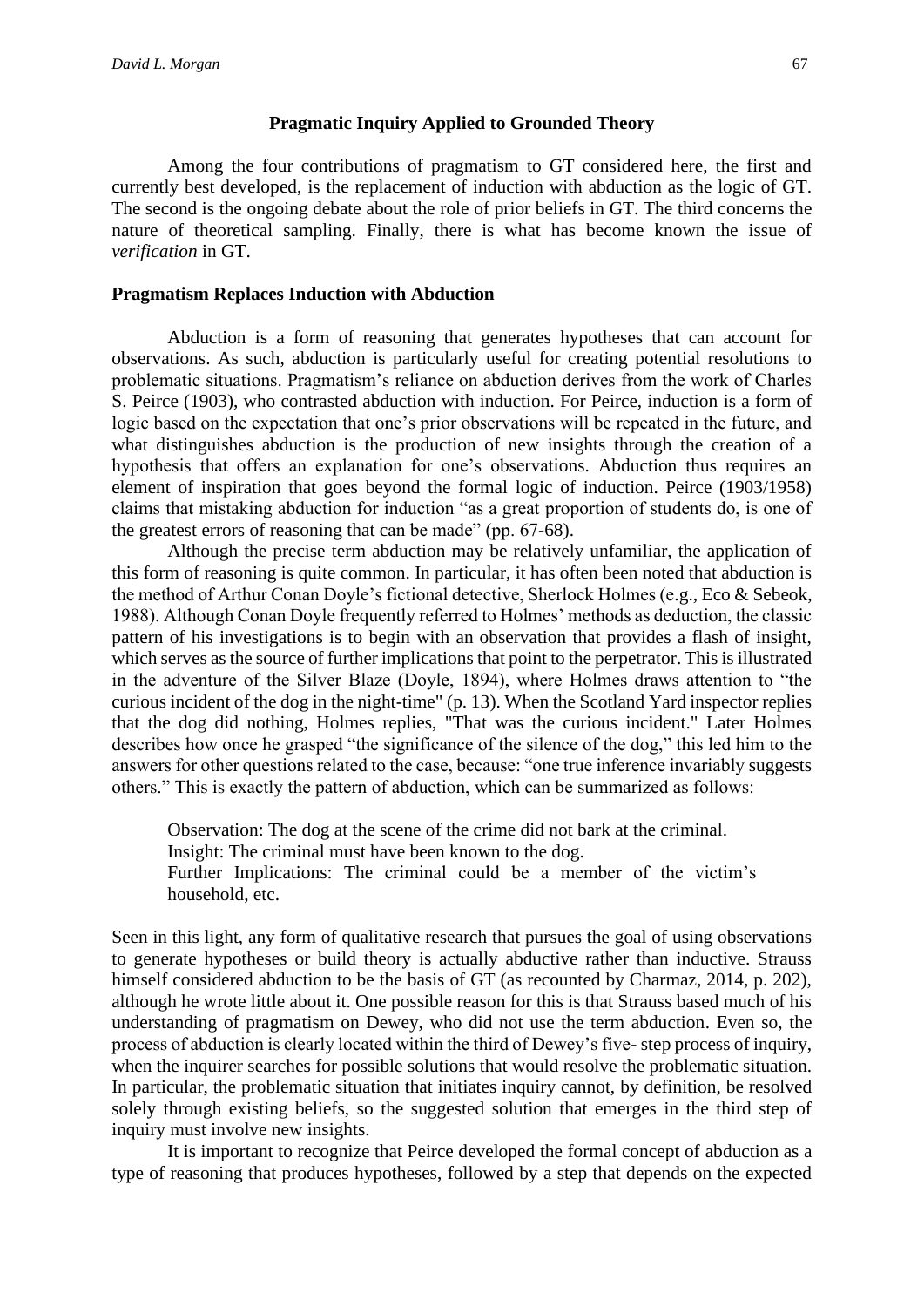effects of acting on those hypotheses. The key issue is the implications of testing a hypothesis through action, when the outcomes of that action will modify expectations about future experiences. This is Peirce's (1903/1958) version of the connections between beliefs, actions, and consequences as shown in Figure 1.

Abduction helps to clarify the nature of *emergence* in GT. From this standpoint, researchers are responsible for creating their interpretations of the data. Abduction advances this approach by allowing for emergence to occur outside the conscious deliberative activities of the researcher, based on the flash of inspiration that is at the heart of abduction. Emergence through abduction, however, requires the explicit recognition that this process is still highly constrained by the prior beliefs of the observer (cf. Kelle, 2005).

In contrast, Glaser's Classic Grounded Theory (Glaser, 2014 Holton & Walsh, 2016) continues to argue for the direct induction of conclusions from observations. This also leads to a version of emergence that treats conclusions as arising solely from the data themselves, without any role for prior beliefs. This position is incompatible with pragmatism—despite the claim of Holton and Walsh (2016) that Classic Grounded Theory fits well with any inquiry paradigm. Thus, a move toward pragmatism is a much better match to Constructivist rather than Classic Grounded Theory.

Overall, the proper perspective is not that GT was originally inductive and that more recent approaches are abductive, but rather that GT has always been abductive. When Glaser and Strauss referred to induction, their point was not to stake a claim to a particular form of logic, but instead to draw a contrast with deduction in a way that emphasized using observations to generate rather than test theory. The core of GT has always been the abductive process of accounting for observations by generating theories that explain why those observations are the way they are.

#### **Pragmatism Emphasizes the Importance of Prior Beliefs as Starting Points**

As Figure 1 illustrates, prior beliefs play a central role in pragmatism, both for inquiry in general and in more formal research. For any form of inquiry, the starting point of encountering a problematic situation can only happen with regard to what is believed to be routine, versus situations that are interpreted as requiring further investigation. Translating Dewey's five step into a research-oriented framework, the initial encounter with a problematic situation amounts to the formulation of a research question that has no current answer. Reflecting on the nature of this question leads to a suggested solution in the form of a research design. After that, evaluating the likely consequences of acting on this solution requires further reflection on the kinds of results that would arise from pursuing this design. When this dual process of reflection is complete, the final step is to take action in the form of collecting and analyzing data.

As noted earlier, the dual process of reflection can only be accomplished through the application of pre-existing beliefs, and Mruck and Mey (2019) offer a useful summary of this decision making in the early portions of the research process:

As a potentially unlimited number of research questions and ways to work on them exist, preferences for theories and methods as well as the researcher's interests, competences, skills, and sensibilities, acquired during (professional) socialization within specific academic contexts and "schools," play a crucial role within this initial process. (p. 475)

This account of the beginning aspects of a research project differs considerably from Glaser and Strauss's (1967) original advice. In particular, Glaser and Strauss rejected any approach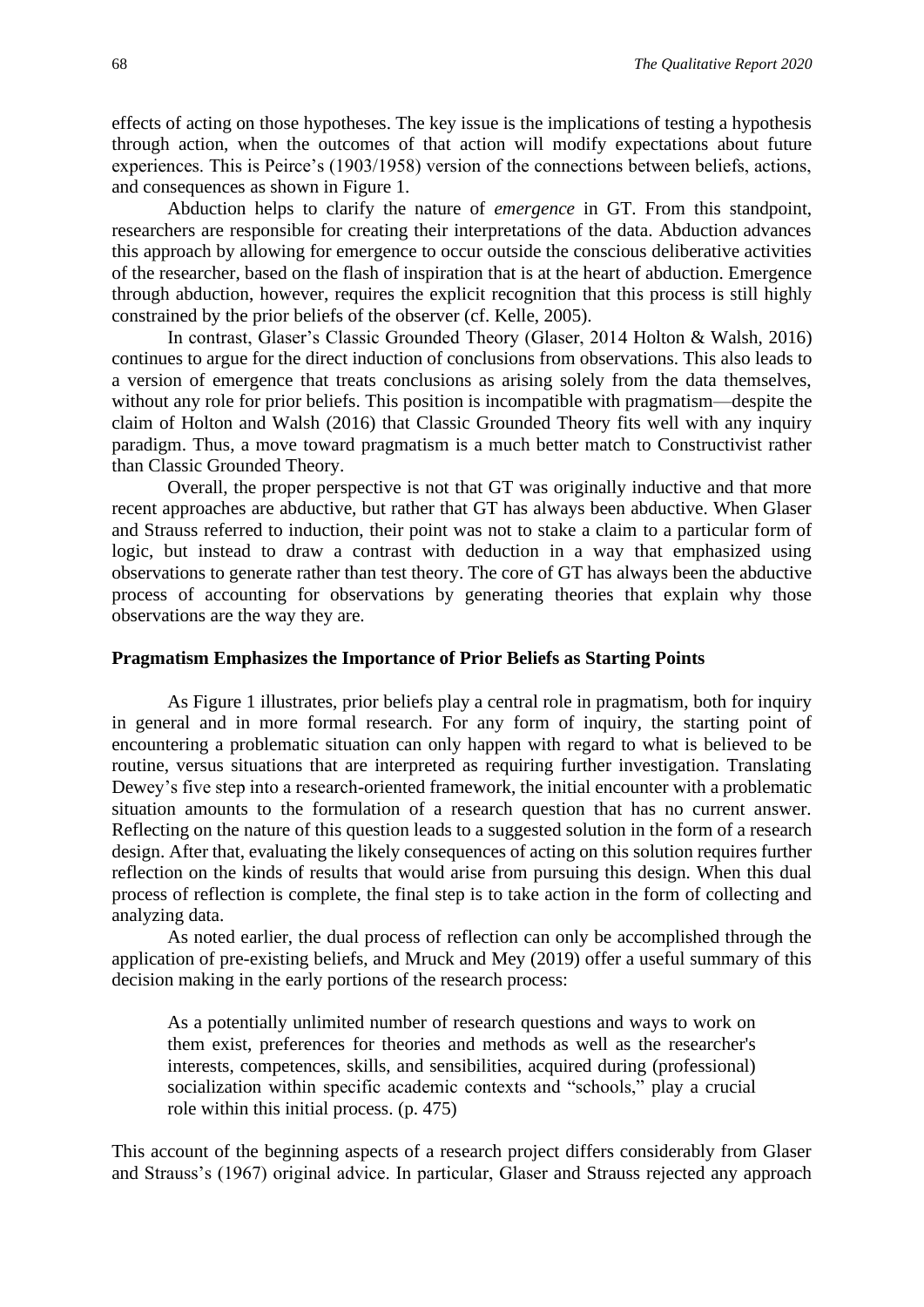that began by deriving hypotheses from abstract theory, which led to a concern that a directed literature search would limit observations in the field. More recently, Grounded Theorists have recognized that avoiding any knowledge of the existing literature is almost impossible (Bryant, 2017; Kelle, 2019; Thornberg, 2012; Thornberg & Dunne, 2019; Urquhart & Fernandez, 2013). For example, Thornberg (2012) argues for the necessity of doing a literature review, so that one can actively apply approaches such as theoretical agnosticism (Henwood & Pidgeon, 2003) and theoretical pluralism (Kelle, 2007). This means that all prior theories and concepts should be treated as provisional and open to revision, and self-critical and reflexive reasoning requires conscious reflection on the ideas that the researcher is trying to reconsider. This acceptance of the potential value of the literature is a major step toward a more pragmatic version of GT.

Yet, the inevitable influence of prior knowledge goes well beyond the literature reviews that are typically a central aspect of graduate education. Even if it were possible to avoid doing literature reviews, it would still be necessary to consider the more general role of prior beliefs and ignoring the literature risks relying on personal and cultural conceptions instead. In Dey's (1999) well-known formulation, "there is a difference between an open mind and an empty head" (p. 251), but the literature is not the only source for the pre-existing beliefs that guide all forms of inquiry. Indeed, the pragmatists' insistence that current interpretations are always guided by prior experience is in line with the broad recognition that observations are always theory laden.

Although this stance means that prior beliefs are a central element of any inquiry, there remains a continuing emphasis on steering clear of "pre-conceptions" in both Classic and Constructivist GT. For Glaser (2014), avoiding any use of preconceptions is a defining feature of his approach, while Charmaz (2014), following Blumer (1969), argues for the value of "sensitizing concepts "that can serve as points of departure for a research project" (p. 31). Although this is a step toward recognizing the importance of prior beliefs, the inevitable difficulty here is in determining what constitutes an acceptable sensitizing concept. As examples of acceptable sensitizing concepts, Charmaz (2014) points to her own reliance on identity and a general theoretical orientation drawn from symbolic interactionism, in contrast to negative examples of concepts such as "risk," "habitus," and "discourses of power" (p. 117). But it is not clear how a prior commitment to a concept of "risk" is any more restrictive than "identity," or how a standpoint based on either Bourdieu or critical theory is any more problematic than borrowing one's sensitizing concepts from symbolic interactionism. Apparently, what is a useful sensitizing concept for a researcher who advocates one theoretical orientation can be unacceptable to a researcher who follows a different point of departure.

The extent to which researchers in Constructivist GT can borrow from one rather than another theoretical orientation is not the only issue in determining the appropriate use of sensitizing concepts. A different problem concerns how to draw the line between an acceptable level of generality and an unacceptable level of specificity. Thus, Charmaz (2014) argues that sensitizing concepts are allowable as long as they avoid a deductive approach that requires "operationalizing established concepts" (p. 13), but she offers no guidance on how to tell when one has over-stepped this boundary. For all of these reasons, a pragmatist standpoint indicates that the attempt to deal with prior beliefs through sensitizing concepts in Constructivist GT only goes halfway.

Fortunately, there is an increasing recognition of the inevitability of pre-conceptions in all forms of qualitative research. Thornberg and Dunne (2019) point to this issue in their discussion of the role of the literature review in GT, which Kelle (2019) argues that the use of prior theory is not only unavoidable, but often desirable. Mruck and May (2019) probably go furthest in recognizing the importance of preconceptions when they review the range of individual, social, and cultural influence that come into play in any research project. All of this work represents steps in the right direction, which can be reinforced by an emphasis on the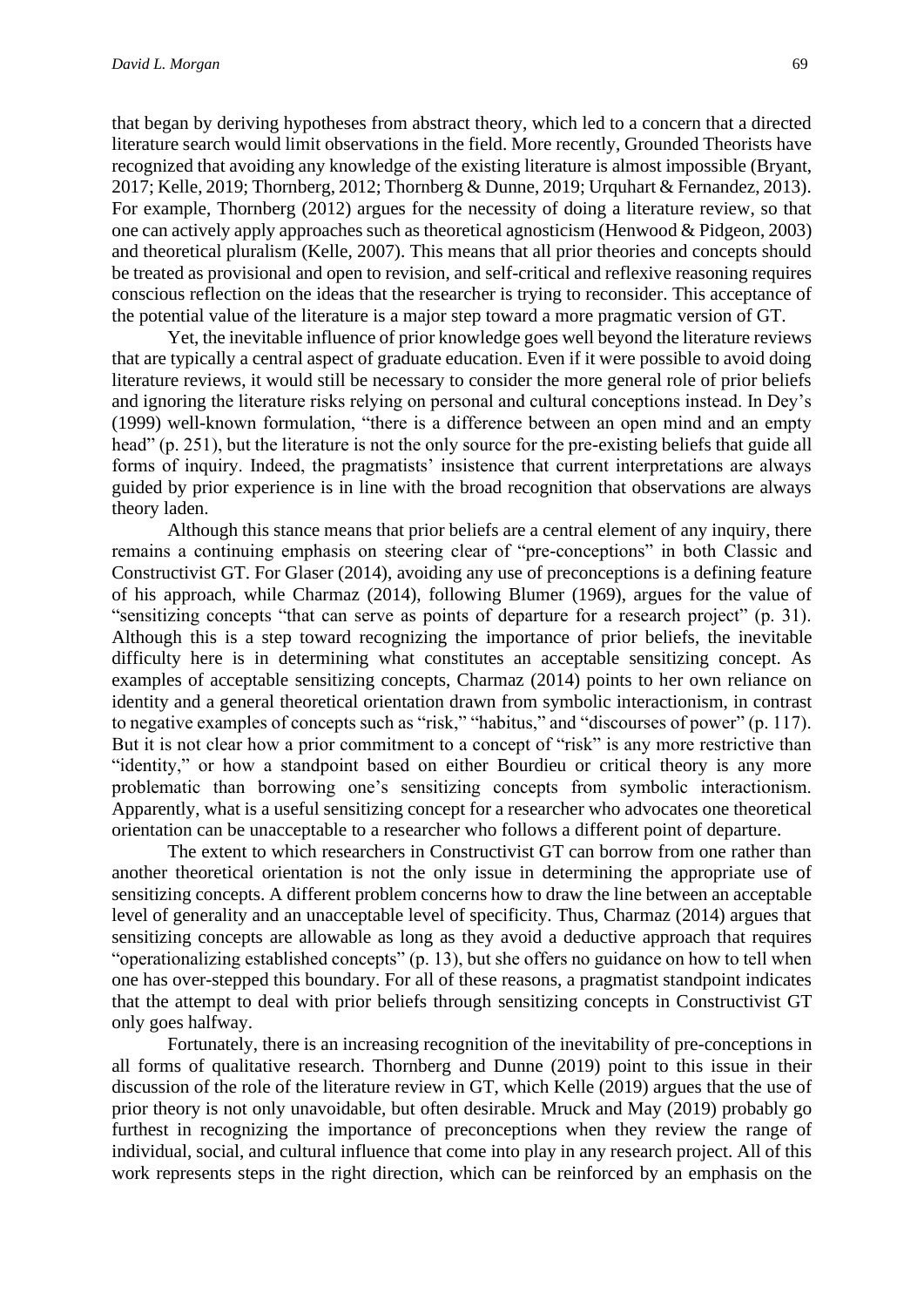pragmatic basis for inquiry.

#### **Pragmatism Treats Theoretical Sampling as Action Following Earlier Inquiry**

The link between pragmatic inquiry and GT methods is probably clearest in theoretical sampling, which was one of the core concepts of GT from the beginning (Glaser & Strauss, 1967). Theoretical sampling in GT takes the form: If my analyses of what I have observed so far make sense, then I can expand my understanding with the following new observations... Mapping this approach onto Dewey's five phases of inquiry, the researcher's prior theorizing is re-evaluated in light of the preliminary analyses, which makes it necessary to conceptualize what it is about the emerging theory that needs clarification. This process points to possible forms of new data that might supply the desired clarification, and further reflection leads to decisions about the types of observation that would be most useful. Finally, the new, theoretically driven sample provides additional data and analyses—which may confirm, expand, or challenge the existing, preliminary theory.

In essence, this process begins with a set of observations, followed by an abductive process that formulates an explanation for those observations, and a follow-up to pursue the implications of that abductive reasoning. In terms of Figure 1, the early stages of analysis have impacts on prior beliefs that require new action to assess and taking action in the form of new data collection has a further impact on beliefs about the developing theory. The sampling is "theoretical" in the sense that the choice of new data sources is motivated by the theory that has emerged from the analytic process so far.

Even though Glaser and Strauss (1967) did not consider any explicit match between theoretical sampling and Dewey's model of inquiry or Peirce's concept of abduction, there is a strong correspondence. First, a set of observations generate insights, then those insights are pursued in terms of their further implications. For theoretical sampling, this consists of choosing a new source of data that will either agree with or challenge the current set of beliefs. Within Dewey's (1941) philosophy of knowledge, this amounts to testing whether a series of tentative assertions are indeed *warranted*.

#### **Pragmatism Justifies the Importance of Verification in Developing Theory**

Another way to describe pragmatic inquiry is that it moves back and forth between induction and deduction (Morgan, 2014), so that what is inferred from observations is converted into working hypotheses for further testing, which leads to new observations, and so on. Strauss and Corbin (1990) argued for the importance of *verification* in these same terms:

While coding we are constantly moving between inductive and deductive thinking. That is, we deductively propose statements of relationships or suggest possible properties and their dimensions when working with data, then actually attempt to verify what we have deduced against data as we compare incident with incident. There is a constant interplay between proposing and checking. This back and forth movement is what makes our theory grounded! (p. 111)

It is important to note that the analyst in this version of GT is engaged in an *attempt to verify* that could lead to the modification or even outright rejection of the tentative lessons from earlier coding. Thus, this version of verification is a matter of "checking" earlier work, rather than seeking conclusive proof. Once again, it is a matter of producing warranted assertions—in this case during the coding process, using procedures that are directly analogous to those in theoretical sampling.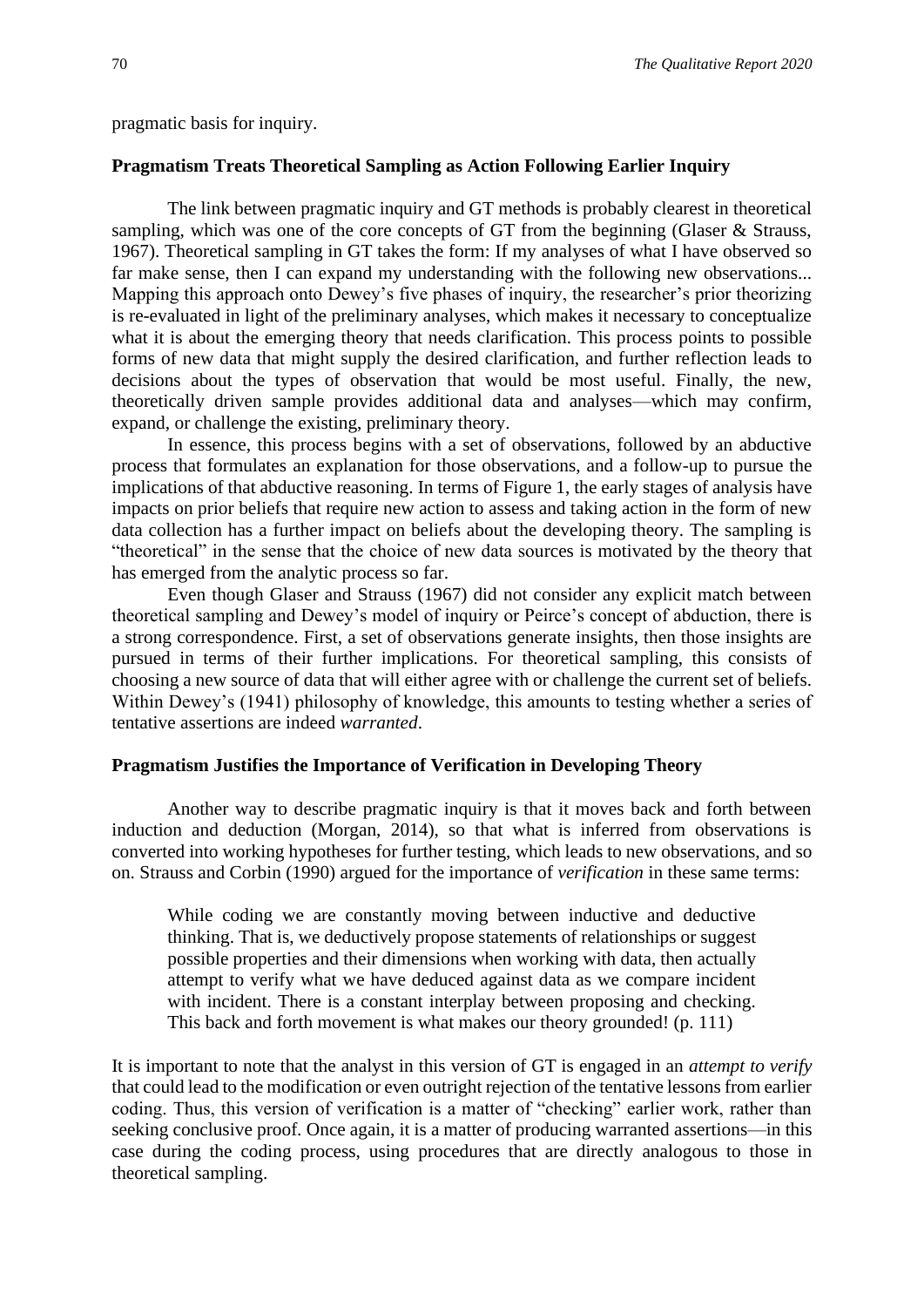Strauss and Corbin's (1990) acceptance of verification is central to Glaser's (1992) critique of their work. In particular, he argues that verification is precisely what he and Strauss were originally trying to escape. But that escape was from the idea of basing research on the process of trying to verify "grand theory" through empirical research, as opposed to an emphasis on using careful observation to generate insights. For theory development, what Strauss and Corbin are pointing to is the need to improve on prior beliefs through further analytic actions. Overall, the process of generating new beliefs through observations and testing them through further actions is as central to GT as it is to pragmatism more generally.

Stating the issues in these pragmatic terms points to the likelihood that much of the controversy regarding verification is a matter of terminology. For example, Charmaz (2014) is explicitly unwilling to accept the idea of verification, yet she does approve of "checking hunches and confirming emergent ideas" (p. 237). It is hard to see how this kind of "confirmation" is meaningfully different from the sort of "verification" that Strauss and Corbin proposed. Instead, the confirmation of tentative beliefs provides greater certainty for applying those beliefs to future actions in the ongoing analysis process.

#### **Conclusions**

Anselm Strauss's long-held interest in pragmatism established the initial link between this philosophical approach and Grounded Theory, but it is not enough to rely solely on that connection if we are to pursue a pragmatic version of GT. In addition, it is necessary for pragmatism to earn its way by demonstrating its ability to contribute to the further development of GT.

Taken together, I have offered four basic claims about Grounded Theory: (1) that it uses abduction to create imaginative interpretations of observations; (2) that it inevitably relies on preconceptions and prior beliefs; (3) that it requires interpretations of tentative conclusions in order to do theoretical sampling; and (4) that it pursues knowledge claims through an ongoing process of verification.

All four of these claims point to the importance of the researcher's own subjectivity. This raises the age-old question of the extent to which our conclusions and even our observations originate from some external source or from our own beliefs and opinions. Fortunately, for pragmatism this is a side issue at best. Instead, the centerpiece of pragmatism lies in taking actions and experiencing the outcomes of those actions. Thus, regardless of whether we are considering everyday life, social research in general, or Grounded Theory in particular, what matters most is not the sources of our beliefs but the consequences of our actions.

#### **References**

- Biesta, G. (2010). Pragmatism and the philosophical foundations of mixed methods research. In A. Tashakkori & C. Teddlie (Eds.), *Handbook of mixed methods research for the social & behavioral sciences* (2nd ed., pp. 95-118). Thousand Oaks, CA: Sage.
- Blumer, H. (1969). *Symbolic interactionism: Perspective and method*. Englewood Cliffs, NJ: Prentice-Hall.
- Bryant, A. (2009). Grounded theory and pragmatism: The curious case of Anselm Strauss [133 paragraphs]. *Forum Qualitative Sozialforschung / Forum: Qualitative Social Research, 10*, Art. 2.<http://nbn-resolving.de/urn:nbn:de:0114-fqs090325>
- Bryant, A. (2017). *Grounded theory and grounded theorizing*. Oxford, UK: Oxford University Press.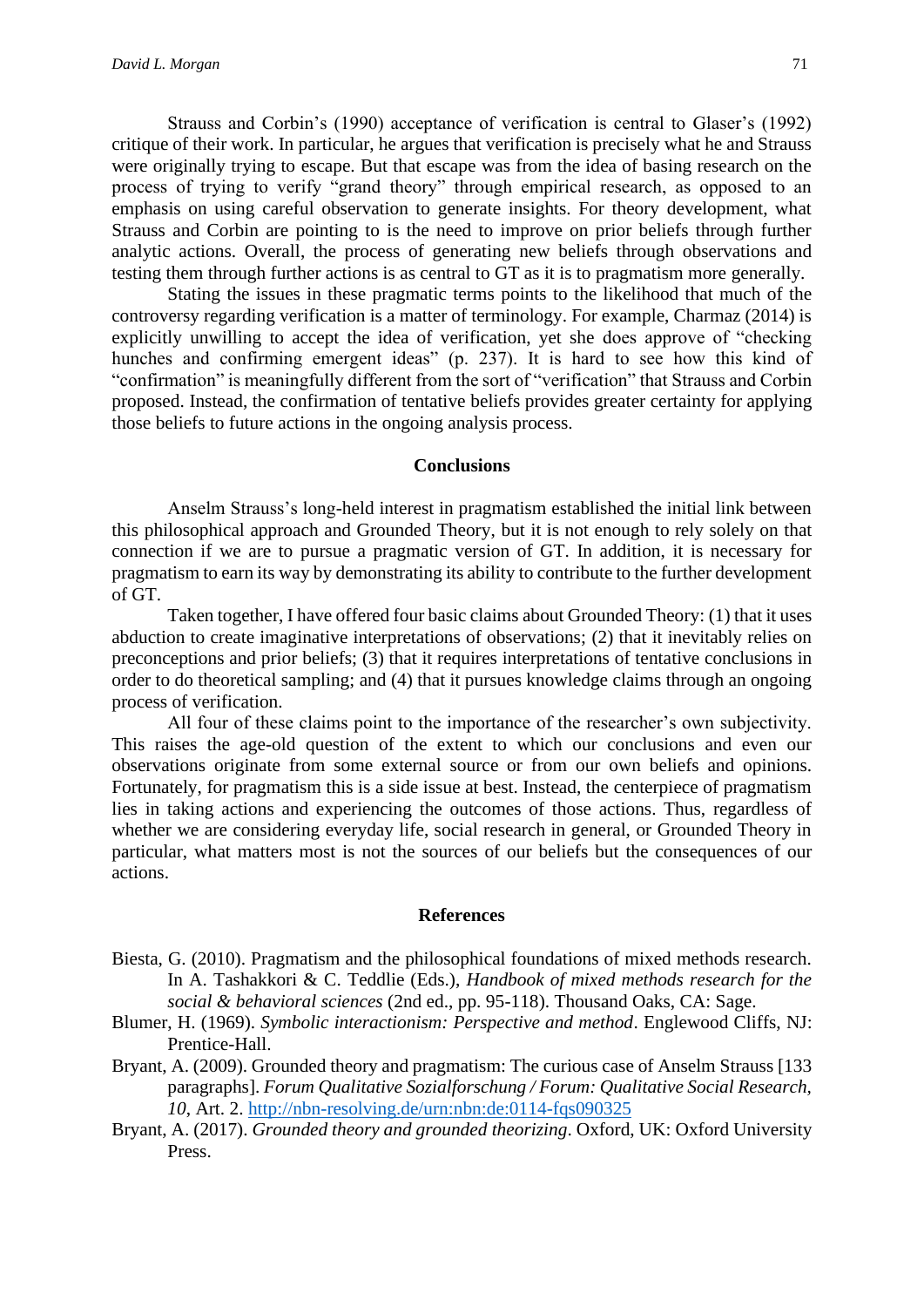- Charmaz, K. (2009). Shifting the grounds: Constructivist grounded theory methods. In J. M. Morse (Ed.), *Developing grounded theory: The second generation* (pp. 127–154). Walnut Creek, CA: Left Coast Press.
- Charmaz, K. (2014). *Constructing grounded theory: A practical guide through qualitative analysis* (2nd ed.). Thousand Oaks, CA: Sage.
- Charmaz, K., Thornberg, R., & Keane, E. (2017). Evolving grounded theory and social justice inquiry. In N. Denzin & Y. Lincoln (Eds.), *Handbook of qualitative research* (5th ed.). Thousand Oaks, CA: Sage.
- Corbin, J., & Strauss, A. (2008). *Basics of qualitative research: Grounded theory procedures and techniques* (3rd ed.). Thousand Oaks, CA: Sage.
- Dewey, J. (1922). Human nature and conduct. In J. Boydston & G. Murphy (Eds.), *The middle works of John Dewey 1899-1924* (Vol. 14, pp. 1-227). Carbondale, IL: Southern Illinois University Press.
- Dewey, J. (1933). *How we think.* In J. Boydston & G. Murphy, *John Dewey: The later works 1925-1953* (Vol. 8). Carbondale, IL: Southern Illinois University Press.
- Dewey, J. (1938). *Logic: The theory of inquiry*. In J. Boydston & G. Murphy, *John Dewey: The Later Works 1925-1953* (Vol. 12). Carbondale, Illinois: Southern Illinois University Press.
- Dewey, J. (1941). Propositions, warranted assertibility, and truth. *Journal of Philosophy, 38*, 169-86.
- Dey, I. (1999). *Grounding grounded theory: Guidelines for qualitative inquiry*. London, UK: Academic Press.
- Doyle, A. C. (1894). *Memoirs of Sherlock Holmes*. Ballingslöv, Sweden: Wisehouse Classics.
- Glaser, B. (1992). *Basics of grounded theory analysis*. Mill Valley, CA: The Sociology Press.
- Glaser, B. (2014). *No preconceptions: The grounded theory dictum*. Mill Valley, CA: The Sociology Press.
- Glaser, B., & Strauss, A. (1967). T*he discovery of grounded theory*. Chicago, IL: Aldine.
- Guba, E. (1990). The alternative paradigm dialog. In E. Guba (Ed.), *The paradigm dialog* (pp. 17-27). Thousand Oaks, CA: Sage.
- Henwood, K., & Pidgeon, N. (2003). Grounded theory. In P. Camic, J. Rhodes, & L. Yardley (Eds.), *Qualitative research in psychology* (pp. 131-155). Washington, DC: American Psychological Society.
- Holton, J. & Walsh, I. (2016). Classic grounded theory: Applications with qualitative and quantitative data. Thousand Oaks, CA: Sage.
- Johnson, R., & Onwuegbuzie, A. (2004). Mixed methods research: A research paradigm whose time has come. *Educational Research, 33*, 14-26.
- Kelle, U. (2005). "Emergence" vs. "forcing" of empirical data? A crucial problem of "grounded theory" reconsidered [52 paragraphs]. *Forum Qualitative Sozialforschung / Forum: Qualitative Social Research, 6*, Art. 27. [http://nbnresolving.de/urn:nbn:de:0114](http://nbnresolving.de/urn:nbn:de:0114-fqs0502275) [fqs0502275](http://nbnresolving.de/urn:nbn:de:0114-fqs0502275)
- Kelle, U. (2007). The development of categories: Different approaches in grounded theory. In A. Bryant & K. Charmaz (Eds.), *The Sage handbook of grounded theory* (pp. 191-213). Thousand Oaks, CA: Sage.
- Kelle, U. (2019). The status of theories and models in grounded theory. In A. Bryant & K. Charmaz (Eds.), *The Sage handbook of current developments in grounded theory* (pp. 68-88). Thousand Oaks, CA: Sage.
- Morgan, D. (1982). Failing health and desire for independence: Two conflicting aspects of the health care career of the elderly. *Social Problems, 30*, 40-50.